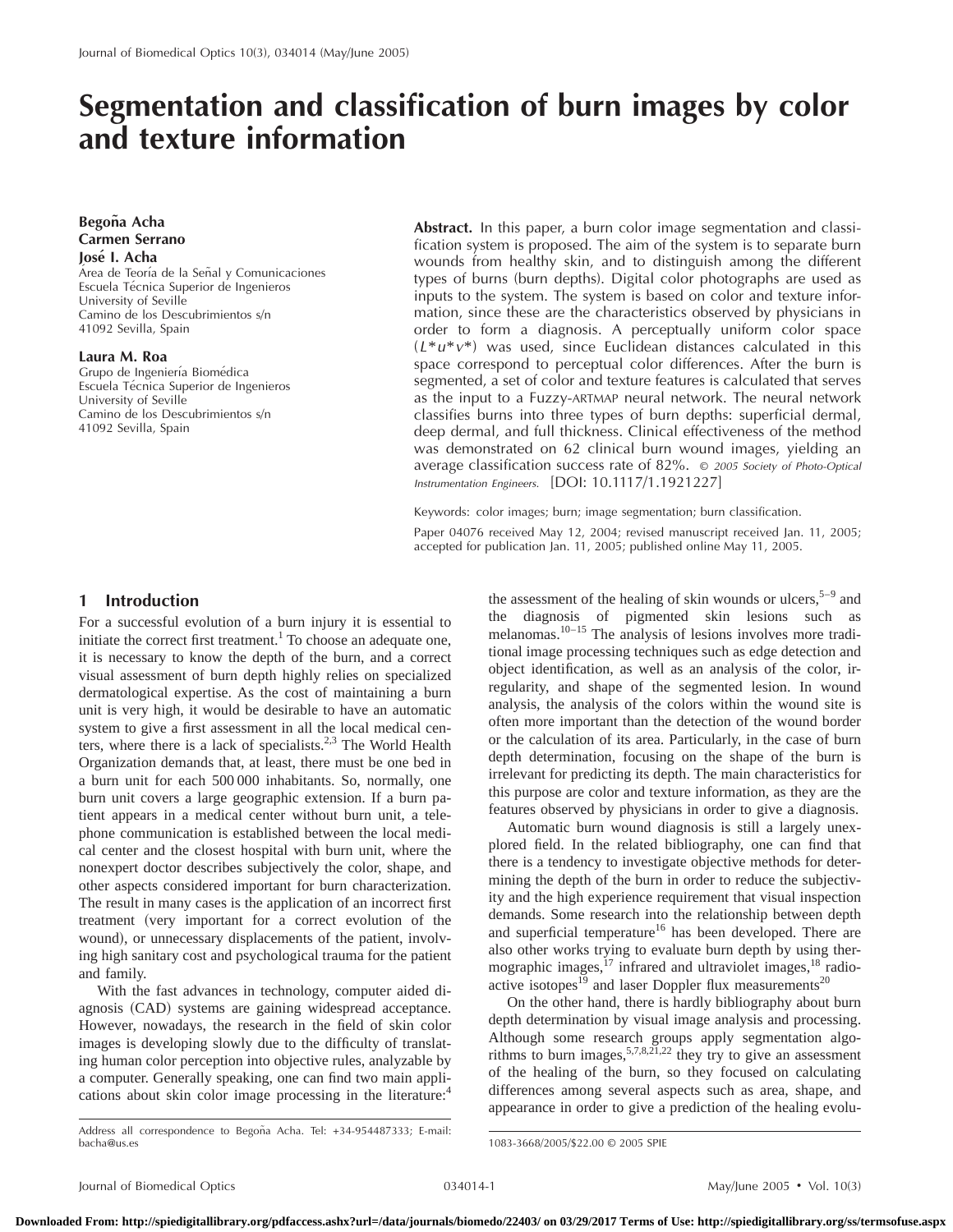

Fig. 1 Different appearances that could present a burn: (a) superficial dermal (blisters), (b) superficial dermal (red), (c) deep dermal, (d) full thickness (beige), (e) full thickness (brown).



**Fig. 4** Examples of the different 49×49 burn images used to train the classifier: (a) superficial dermal (blisters), (b) superficial dermal (red), (c) deep dermal, (d) full thickness (beige), (e) full thickness (brown).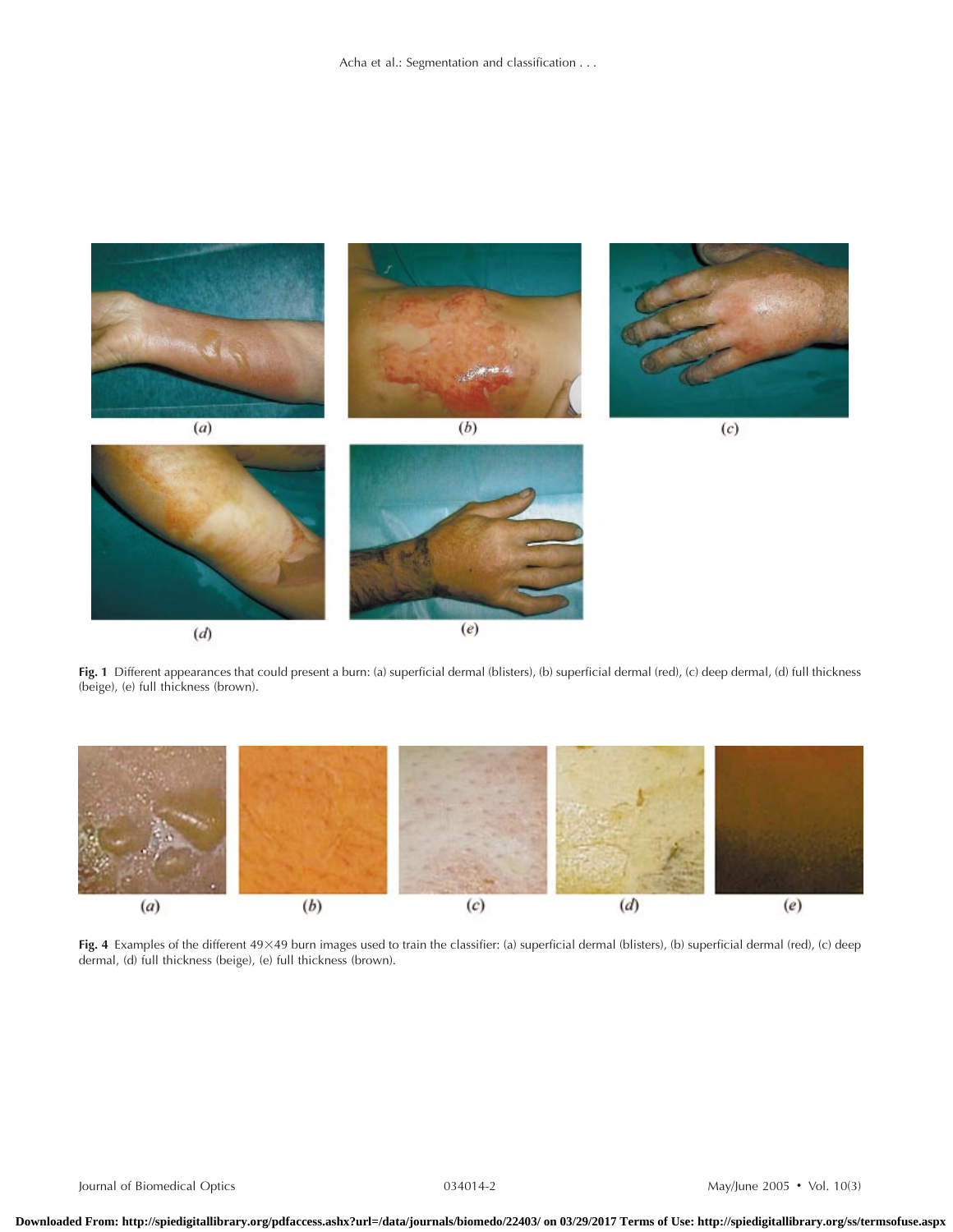tion of the wound. To our knowledge, only the group of Afromowitz et al.<sup>21,22</sup> tries to give a diagnosis of the burn depth. From this assessment, they estimate the number of days that the wound will take to heal. They measure the optic reflectivity in the red, green, and infrared bands, hypothesizing that it is highly correlated with burn healing time, and they form a false color image that indicates the time of healing, or equivalently, the depth of the burn. The main disadvantage of the method is the complexity and cost of the image acquisition system (video camera, filter wheel, motor driver, etc.).

The main contribution of this work is the design of a clinically feasible system for automatic burn wound classification based on visual digital images. First, a protocol for the standardization of the burn image acquisition was designed. This first step was required due to the novelty of the application. Second, a new segmentation algorithm is proposed, which has been proven effective in segmenting burn wound images. Third, once the burnt part is segmented, representative color and texture descriptors are extracted from it. Finally, a neural network classifier processes these descriptors to give an estimation of the burn depth.

# **2 Materials and Methods**

## **2.1** Burn Characterization

There are three main types of burn wounds.<sup>1</sup> (1) *Superficial dermal burn*: when the epidermis and part of the dermis are destroyed. The presence of blisters (usually brown color) and/or a bright red color characterize it. It is painful. (2) *Deep dermal burn*: it is characterized by its pink-whitish color. (3) *Full-thickness burn*: all the skin thickness is destroyed and skin grafts are needed. A beige-yellow or a dark brown color characterizes it. It is not painful.

Although a burn wound is classified in three classes, it can present five different appearances. (A) *Blisters*: they are superficial dermal burns with a bright texture and a rose-brown color. (B) *Bright red*: they are superficial dermal burns with bright red colors and wet appearance. (C) *Pink-white*: they are deep dermal burns with a dotted appearance. (D) *Yellowbeige*: first appearance of full-thickness burns. (E) *Brown*: second appearance of full-thickness burns. Examples of each appearance are shown in Fig. 1.

## **2.2** Image Acquisition and Calibration

The image acquisition was carried out by means of a digital photographic camera, the Canon EOS 300D (Canon Inc., Tokyo, Japan). Any nonspecialized person should be able to acquire data from the patient, because it is not possible to have an expert in each center. A digital photographic camera is easy to utilize and people are used to them.

The problems we found that had to be solved when using a digital photographic camera for this application are explained in the following subsections.

## **2.2.1** Illumination influence

The most important source of information for our system in order to classify burn depths is color, which is extremely influenced by the illumination. In hospitals the lighting conditions can change depending on the room where the patient is. Then, measured pixel values depend on the illuminants and with multiple illuminants the measured values cannot be accurately converted to a known color space without some additional information. Therefore, a study about the influence of the different sources of illumination is needed. To perform this study, we photographed the Macbeth ColorChecker DC chart (Gretag-Macbeth GmbH, Martinsried, Germany) under three different illuminations: in a darkroom with the built-in flash (guide number=13 m at ISO 100), in a darkroom with fluorescent light, and in a room under diffused sunlight. Under these three different situations, we fixed the ISO speed to 100, the f stop  $(Av)$  to 20 and we varied the exposure time  $(Tv)$ . We define that the exposure time is optimum under a particular illuminant when it is the maximum time without saturating any channel. The ratio between the exposure times will give us the influences of the different sources of light. The optimum exposure times were  $1/200$ , 0.6, and 1.6 s for the flash, sunlight, and fluorescent light, respectively. That means that the flash is 320 times stronger than the fluorescent and 120 times stronger than the sunlight. In other words, if we choose  $Tv = 1/200$  and 8 bits per color component, the fluorescent light will not influence even the least significant bit and the sunlight will influence the two least significant bits. In fact, we took a photograph under both fluorescent and sunlight illuminations with this parameter ( $Tv = 1/200$ ) and only these two least significant bits had values different to 0.

We can conclude that the xenon flash illumination is sufficiently strong to dominate illumination. That is an important result because in this way we only have to calibrate the images once for each camera, and not for each room where patients are treated.

## **2.2.2** Calibration

An additional problem we encountered is that manufacturers normally do not publish either the red  $(R)$ , green  $(G)$ , blue  $(B)$ primaries of the camera or the color temperature of the flash. Therefore we need to determine in some way a transformation matrix to convert from measured *RGB* coordinates to a device-independent color representation system.

For this purpose, we find the matrix transformation between *RGB* and CIE (Commission Internationale de l'Eclairage *XYZ* (device-independent color space). In the literature there are many transformation matrices from *RGB* to *XYZ* color space, but they are defined for specific illuminants (D65, D50, etc.) and specific *RGB* primaries (CCIR Rec. 709, FCC-NTSC, etc). $^{23}$  We have developed a calibration method based on the Macbeth ColorChecker DC chart, which is specifically designed for calibration of digital cameras. The Macbeth ColorChecker DC chart has 240 color chips and it is supplied with data giving the CIE *XYZ* chromaticity coordinates of each chip under D50 illuminant. The 240 chips occupy an area of 12 cm $\times$ 20 cm. Our method finds the transformation matrix from *RGB* under unknown illuminant to *XYZ* under D50, and corrects the nonuniformity of the illumination as well as the spatial nonuniformity of the camera sensitivity. This algorithm iteratively performs the following steps:

- 1. Without correcting the illumination profile and using only three color patches, we calculate the initial matrix *M*<sup>1</sup> that converts from *RGB* under an unknown illuminant to *XYZ* under D50.
- 2. In the *i*'th step, using the 240 color patches in the chart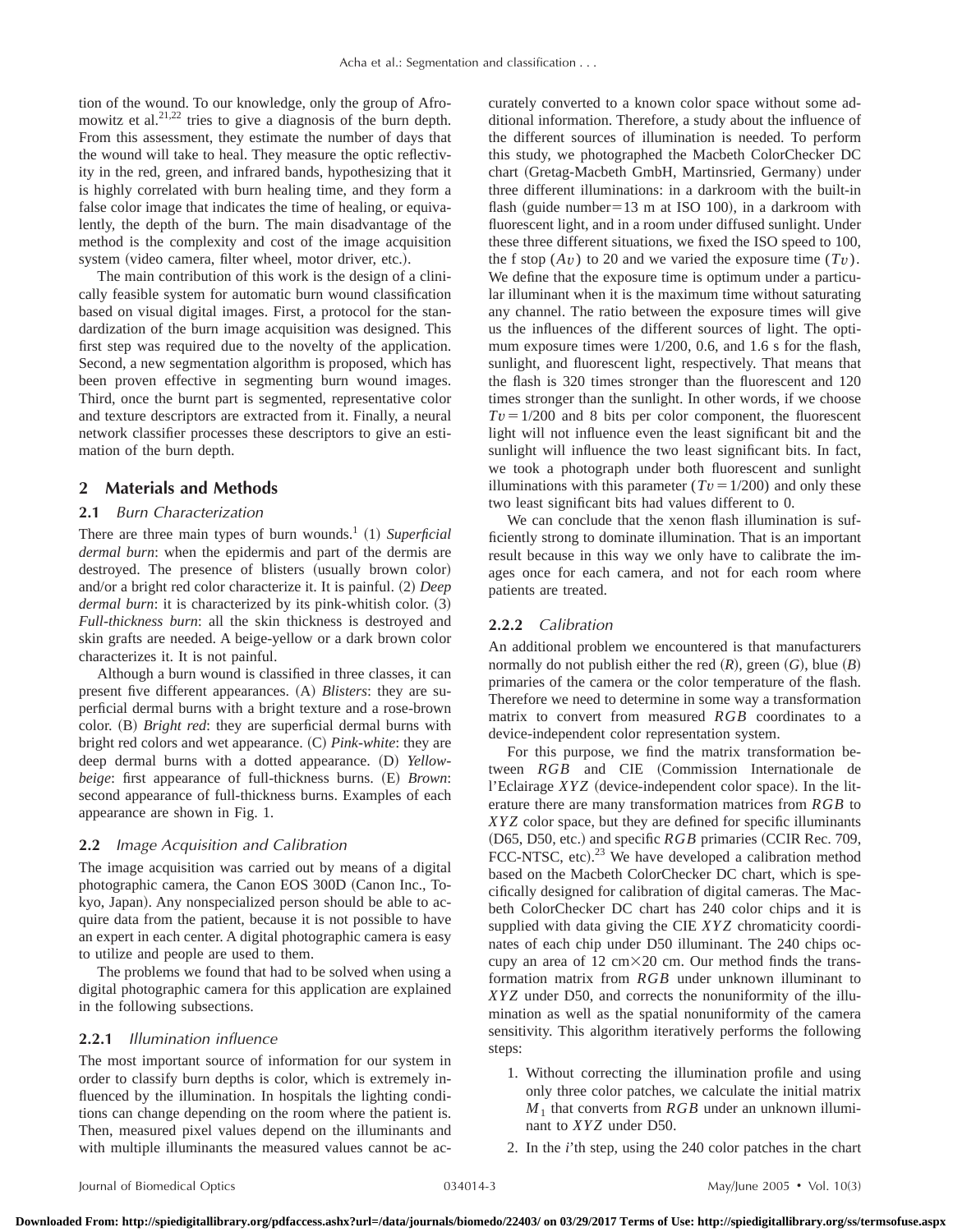and the matrix  $M_{i-1}$ , we calculate the profiles,  $P_{R,i}(x, y)$ ,  $P_{G,i}(x, y)$ , and  $P_{B,i}(x, y)$ , so that, for each patch, the *R*, *G*, *B* corrected with the profiles and multiplied by  $M_{i-1}$  are the *X*, *Y*, *Z* values specified by the manufacturer of the color chart. That is, for each patch *k* in the position  $(x_k, y_k)$  the following equation is performed:

$$
\begin{bmatrix} P_{R,i} \\ P_{G,i} \\ P_{B,i} \end{bmatrix} = \begin{bmatrix} 1/R(x_k, y_k) \\ 1/G(x_k, y_k) \\ 1/B(x_k, y_k) \end{bmatrix} (M_{i-1})^{-1} \begin{bmatrix} X_k \\ Y_k \\ Z_k \end{bmatrix}.
$$
 (1)

- 3. We calculate the three fourth order surfaces,  $P'_{R,i}(x,y)$ ,  $P'_{G,i}(x,y)$ , and  $P'_{B,i}(x,y)$ , that match best the profiles  $P_{R,i}(x,y)$ ,  $P_{G,i}(x,y)$ , and  $P_{B,i}(x,y)$  calculated in step 2. Previously, we have experimentally determined that a fourth order surface adequately approximates the sensitivity of the camera and the nonuniformity of the flash illumination altogether.
- 4. Using this profile, we calculate the matrix  $M_i$  that best maps the *R*, *G*, *B* values into the *X*, *Y*, *Z* values specified for all the patches in the color chart. To determine this optimum  $M_i$  the following mean square error is minimized:

$$
\varepsilon^{2} = \frac{1}{240} \sum_{k=1}^{240} (X_{t_{k}} - X_{k})^{2} + (Y_{t_{k}} - Y_{k})^{2} + (Z_{t_{k}} - Z_{k})^{2},
$$
\n(2)

where  $X_{t_k}$ ,  $Y_{t_k}$ , and  $Z_{t_k}$  are the *X*, *Y*, and *Z* values of the *k*'th color patch, in the position  $(x_k, y_k)$ , specified by the manufacturer.

5. Repeat from step 2 until the mean square error  $\varepsilon$  begins to grow.

It must be emphasized that the matrix *M* is the product of two matrices: the transformation from *RGB* to *XYZ* under an unknown illuminant and the linear transformation to perform the chromatic adaptation from an unknown illuminant to D50. The matrix obtained with the proposed method is

$$
M = \begin{bmatrix} 45 & 60 & -19 \\ 24 & 93 & -23 \\ 3 & 37 & 39 \end{bmatrix}
$$

when the  $R$ ,  $G$ ,  $B$  values are normalized to one. It should be noted that this matrix *M* is specific for each camera, so calibration should be performed for every camera used.

#### **2.2.3** Acquisition protocol

The third problem consists of fixing the acquisition protocol so that the photographs are useful for diagnosis. After fixing it we have validated its suitability.

The acquisition protocol was developed by an interdisciplinary group formed by burn specialized physicians and technicians.<sup>24</sup> The main points of the acquisition protocol were the following: distance between camera and patient should be about  $40-50$  cm (to fix this parameter, physicians carried out a careful analysis of photographs taken of different burn wounds from different distances; in the end, they chose 40–50 cm because they could distinguish texture from this distance and, at the same time, they usually had a global vision of the burn), healthy skin should appear in the image when possible, the background should be a green/blue sheet (the ones used in hospitals, because as the blue/green color is so different from the skin colors, the background can be easily rejected by the segmentation algorithm), the flash must be on and the camera should be placed parallel to the burn. The parameters of the camera were set to: ISO speed 100, exposure time  $1/200$  s and aperture  $(f stop)$  20.

In order to validate the acquisition protocol, a survey was done.<sup>24,25</sup> For this survey, 38 photographs of all etiologies, locations, and characteristics of the most frequent lesions were taken following the specified protocol. They were presented to a panel of 12 experts in burn diagnosis. The experts had to answer about the certainty in diagnosis  $(1-5)$ : 1=minimal, 3=moderate, 5=maximum, certainty. A mean of 4.26 in sureness in diagnosis and 84.6% of diagnostic accuracy was answered, whereas diagnostic accuracy of a trained plastic surgeon when looking live at the same 38 burn wounds was 84.3%.

## **2.3** Burn Wound Segmentation

The segmentation approach used here is a supervised pixelbased algorithm based on measures in the CIE  $L^*u^*v^*$  color coordinate space.  $L^*u^*v^*$  and  $L^*a^*b^*$  color representation systems are called uniform systems because Euclidean distances between colors measured in these spaces are very much correlated with color differences according to human perception. They are particularly useful in color image segmentation of natural scenes using histogram-based techniques, in which our method is included. They are slightly different because of the different approaches to their formulation. Nevertheless, both spaces are equally good in perceptual uniformity and provide very good estimates of color difference (distance) between two color vectors.<sup>23</sup> Therefore, we could have chosen any of these two spaces, but we preferred the  $L^*u^*v^*$  one, because the color components  $a^*$  and  $b^*$ do not depend on the luminance, and it is known that color perception is strongly influenced by the luminance.<sup>26</sup>

The following steps show the scheme proposed:

# **2.3.1** Selection of <sup>a</sup> small region in the burn wound by the user and preprocessing of the image

For a nonexpert physician (in fact, for most of the people) it is easy to differentiate burnt skin from normal one. Therefore, the burn wound will be segmented using the color information of a  $5\times5$  pixel area around the point that the user selects with the mouse.

Before segmenting the image, it is convenient to preprocess it in order to get more homogeneous regions eliminating noise and small structures. To perform this task, an anisotropic diffusion is applied to the color image.<sup>27,28</sup> The aim of the diffusion is to make the regions more homogeneous but preserving the edge information. In order to perform the anisotropic diffusion, the approach of separating the diffusion of the chromatic and achromatic information was followed<sup>28</sup> as is shown in Fig. 2. First, the image is converted into  $L^*u^*v^*$ color coordinate system according to<sup>23</sup>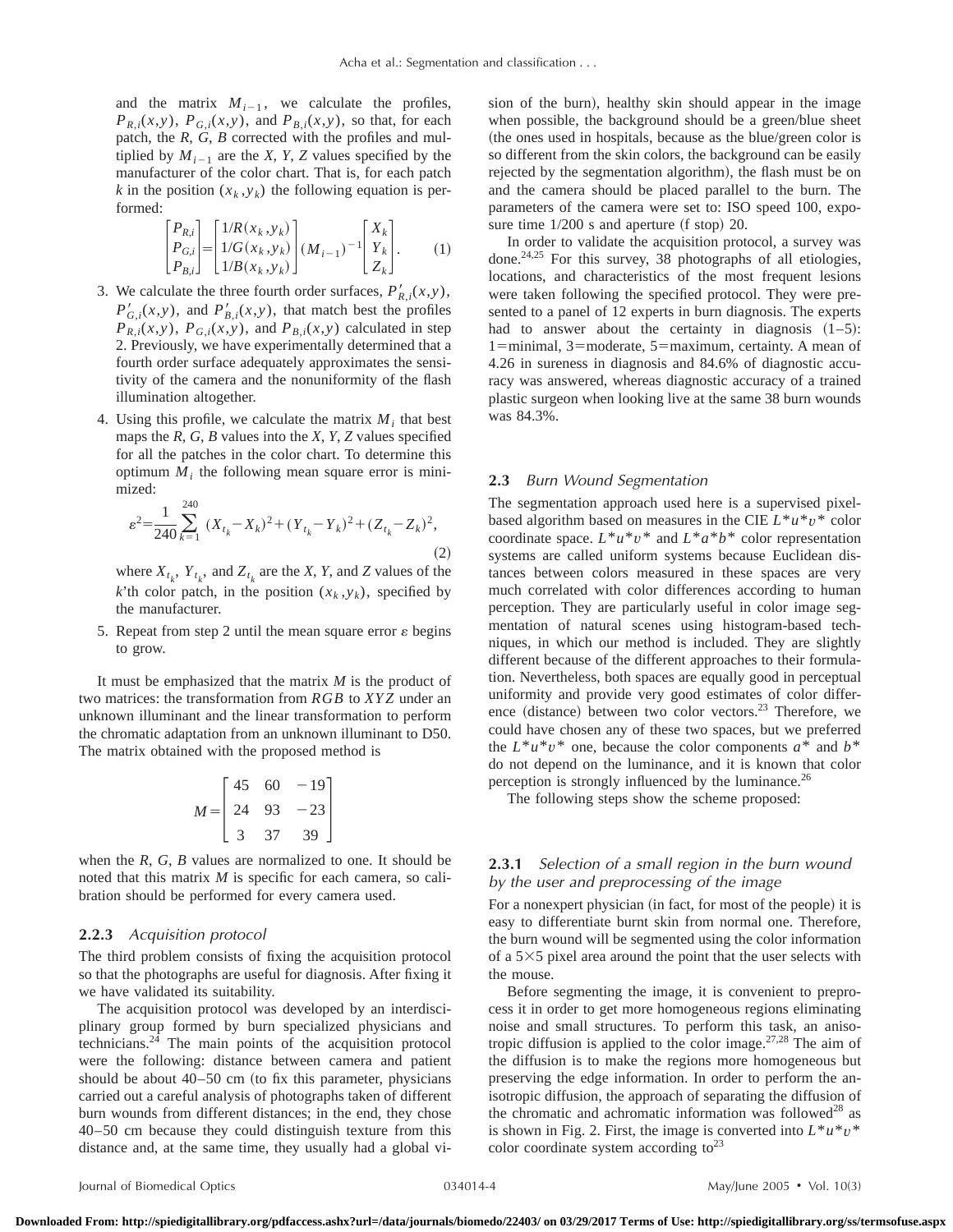

**Fig. 2** Diffusion filtering separating chromatic and achromatic information.

$$
L^* = \begin{cases} 116 \left( \frac{Y}{Y_0} \right)^{1/3} - 16, & \text{if } \frac{Y}{Y_0} > 0.008856\\ 903.3 \left( \frac{Y}{Y_0} \right), & \text{otherwise} \end{cases}
$$
 (3)

Computation of  $u^*$  and  $v^*$  involves intermediate  $u'$ ,  $v'$ ,  $u_0'$ , and  $v_0'$  quantities defined as

$$
u' = \frac{4X}{X + 15Y + 3Z},
$$
  
\n
$$
v' = \frac{9Y}{X + 15Y + 3Z}.
$$
\n(4)

Finally,

$$
u^* = 13L^*(u' - u'_0),
$$
  
\n
$$
v^* = 13L^*(v' - v'_0).
$$
\n(5)

 $Y_0$ ,  $u_0$ , and  $v_0$  correspond to the white reference point, which depends on the illuminant (D50 after the calibration).

From these coordinates, the hue and chroma components are calculated as  $H = \arctan(v^*/u^*)$  and  $C = \sqrt{(u^*)^2 + (v^*)^2}$ , respectively. A complex quantity is calculated that relates the hue and the chroma as  $P = C \exp(jH)$ .

The achromatic anisotropic diffusion, applied to *L*\*, is carried out by means of the discrete formulation<sup>27</sup> of the partial differential equation

$$
\frac{\partial}{\partial t} L^*(x, y, t) = \text{div}[\alpha(x, y, t) \nabla L^*(x, y, t)],\tag{6}
$$

where div and  $\nabla$  denote the divergence and the gradient operators, respectively, and  $\alpha(x, y, t)$  is a monotonically decreasing function of the image gradient magnitude called the *conductance coefficient* and is given by

$$
\alpha(x, y, t) = \frac{1}{1 + \left(\frac{|\nabla L^*(x, y, t)|}{\gamma_p}\right)^2}.
$$
\n(7)

The *diffusion constant*  $\gamma_p$  was selected as the 5% of the maximum value of  $|\nabla L^*(x,y,t)|$  at each *t*, an artificial time parameter that denotes the number of diffusion iterations, which was fixed to 20.

The chromatic anisotropic diffusion is performed by applying Eq.  $(6)$  to the complex quantity  $P$ 

$$
\frac{\partial}{\partial t}P(x,y,t) = \text{div}[\alpha(x,y,t)\nabla P(x,y,t)],\tag{8}
$$

where  $\nabla P(x, y, t)$  is<sup>28</sup>

$$
\nabla P(x, y, t) = [\nabla C(x, y, t) + jC\nabla H(x, y, t)] \exp[jH(x, y, t)]
$$
\n(9)

and separating real and imaginary parts of Eq.  $(8)$  it follows that

$$
\frac{\partial}{\partial t} C = \text{div}(\alpha \nabla C) - \alpha C |\nabla H|^2,
$$
\n
$$
\frac{\partial}{\partial t} H = \text{div}(\alpha \nabla H) + 2 \frac{\alpha}{C} \nabla C \cdot \nabla H,
$$
\n(10)

where the spatial and temporal dependencies have been omitted for convenience.

To obtain the coefficient  $\alpha$  for the complex quantity  $P$  we need to calculate  $|\nabla P(x,y,t)|$ , which is

$$
|\nabla P(x, y, t)| = \sqrt{|\nabla C(x, y, t)|^2 + C^2(x, y, t)|\nabla H(x, y, t)|^2}.
$$
\n(11)

#### **2.3.2** Conversion to single channel image

In this step a gray scale image is obtained from the diffused color image. In this gray scale image, differences between the burnt skin selected by the user and other parts of the image are emphasized. Based on the observation that doctors segment burn wounds by measuring differences among colors, the selection box selected by the user is slid as a mask of size  $5\times5$  pixels along the image and, for each pixel in the image under the center of the sliding mask, the following operation is performed:<sup>29</sup>

$$
f(n,m) = \frac{1}{MAX} \sum_{i=n-\Delta}^{n+\Delta} \sum_{j=m-\Delta}^{m+\Delta} d_E[p(i,j), w(i,j)],
$$
\n(12)

where  $MAX$  is  $max(\sum_{i=n-\Delta}^{n+\Delta} \sum_{j=m-\Delta}^{m+\Delta} d_E(p(i,j), w(i,j))), \Delta$ *n*,*m*

 $=(L-1)/2$  with  $L=5$ ,  $p(i,j)$  represents a pixel in the diffused image to be segmented in  $L^*u^*v^*$  color space,  $w(i,j)$ is a pixel of the mask selected by the user, and  $d_F(\cdot)$ , the Euclidean distance between pixels  $p(i, j)$  and  $w(i, j)$ , is defined as

Journal of Biomedical Optics **034014-5** May/June 2005 • Vol. 10(3)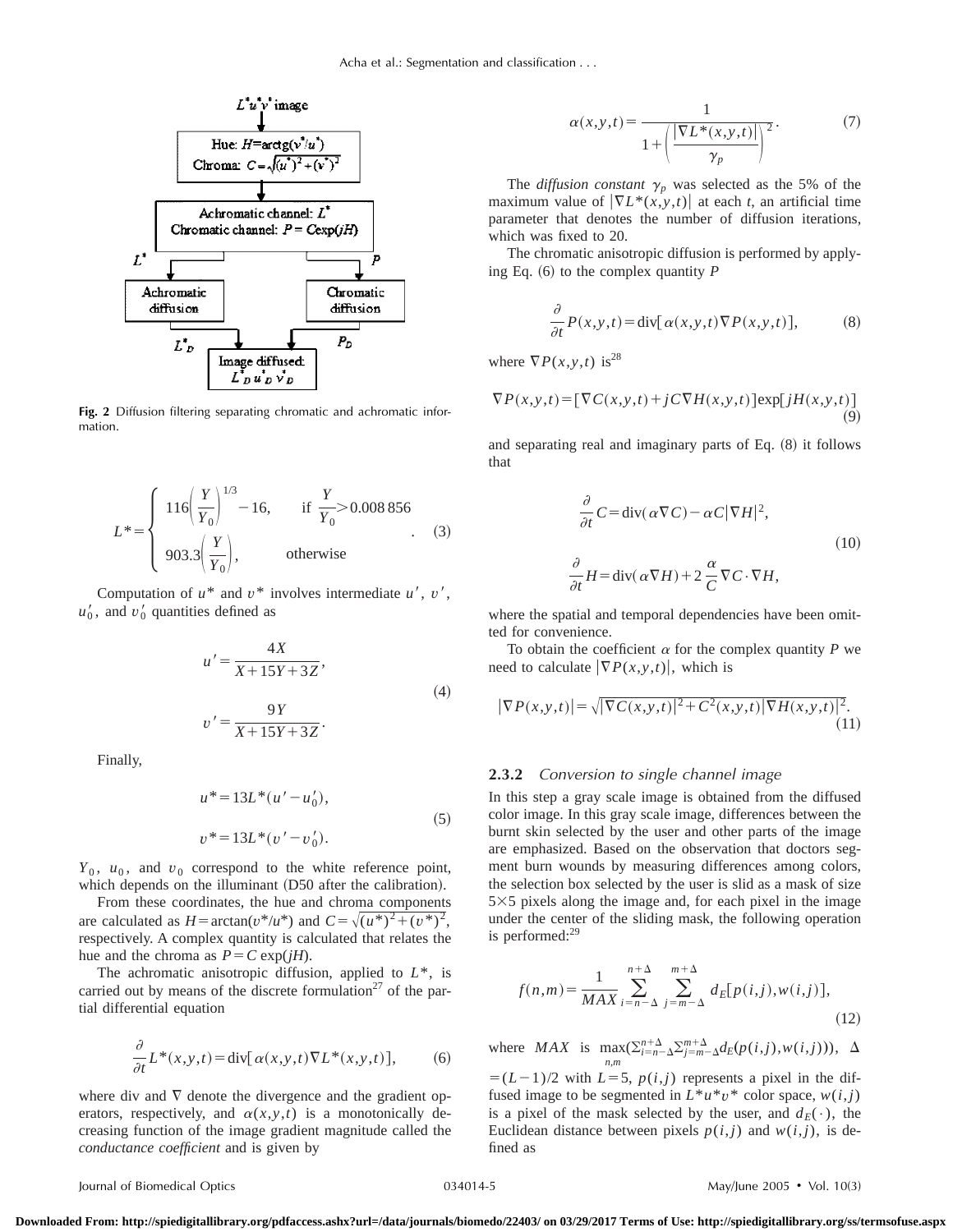

**Fig. 3** Process of detecting the main peaks in the histogram. (a) Detection of the peaks in the histograms: peaks are marked with circles. (b) Finding the peaks in the histogram of the peaks: peaks from the original histogram are marked with dots and new peaks with circles. (c) Rejection of nonsignificant peaks: peaks from Fig. (b) are marked with dots and peaks selected in this step are marked with circles. (d) Final peaks in the original histogram after the rejection of peaks without a significant valley between them. In this case the three peaks in the former step are accepted.

$$
d_E(p(i,j), w(i,j)) = \{ [L_p^*(i,j) - L_w^*(i,j)]^2 + [u_p^*(i,j) - u_w^*(i,j)]^2 + [v_p^*(i,j) - v_w^*(i,j)]^2 \}^{1/2}.
$$
\n(13)

## **2.3.3** Thresholding operation and postprocessing

The result of the above step is a gray-scale image where pixels with lowest values are those in the region to be segmented. This image has been carefully designed to emphasize the burnt regions, and a thresholding operation should suffice to get a good segmentation. The histogram of this distance image is multimodal so a method to find a threshold to select the mode in the left of the histogram should be found. This task is carried out in two steps:  $(1)$  the peaks (maximum values) of the different modes present in the histogram are found, and (2) the threshold which separates the two modes closest to the left of the histogram is calculated applying Otsu's thesholding method.<sup>30</sup>

To perform the first step, the following algorithm is applied to the histogram of the gray-scale image:  $(1)$  find all peaks in the histogram, that is, all the values in the histogram which are higher than their two neighbors;  $(2)$  form a new curve with the peaks found in the previous step and then select again the peaks in the new curve;  $(3)$  remove nonsignificant peaks, i.e., those peaks whose values are less than 1% of the maximum peak value are rejected;  $(4)$  remove nonsignificant valleys, that is, if two peaks have not a significant valley between them we maintain only the highest of the two peaks. To check if a valley is significant or not, the minimum value between two peaks is found. If this minimum value is greater than 75% of the lowest peak out of the two peaks, then the valley is considered nonsignificant. These four steps are illustrated in Fig. 3.

Once we have localized the main modes in the histogram, we have to find the threshold which separates the two modes closest to the left part of the histogram. This task is carried out by applying Otsu's method,  $30$  which is an adaptive thresholding technique to split a histogram into two classes,  $c_1$  with gray levels  $[1,...,k]$ , and  $c_2$  with gray levels  $[k+1,...,K]$ . Let  $m_i(k)$  and  $m_j$  be the mean intensities for the class  $c_i$  and for the whole image, respectively. The between-class variance was defined by Otsu as

$$
\sigma_b^2(k) = \omega_1(k)(m_1(k) - m_T)^2 + \omega_2(k)(m_2(k) - m_T)^2,
$$
\n(14)

where  $\omega_1(k)$  and  $\omega_2(k)$  are cumulative sums of the probabilities in each class, that is,  $\omega_1(k) = \sum_{j=1}^k p_j$ ,  $\omega_2(k)$  $=\sum_{j=k+1}^{K} p_j$ , and  $p_j = x_j/N$  pixels, where  $x_j$  is the number of pixels with gray level *j* in an image and  $N_{\text{pixels}}$  is the number of pixels with gray levels from 1 to *K* in the whole image, that is, the total number of pixels in the image. The optimal threshold  $\hat{k}$  is chosen so that the between-class variance  $\sigma_b^2$  is maximized.

The election of Otsu's method, among many existing thresholding methods, is due to its simplicity in computation.31 In fact, many modern segmentation algorithms are based in Otsu's method or use it for comparison.32–34

Finally, by the application of a  $3\times3$  median filter, the segmentation result is improved by removing spurious points  $(1-4$  pixel sized), that is, points that have been segmented and do not actually belong to the burn.

#### **2.4** Classification

Once the burn is segmented, its depth must be estimated for classification purposes. It has been proven that physicians determine the depth of a burn based on color perception, as well as on some texture aspects. As it has been previously said,  $L^*u^*v^*$  space is a perceptually uniform color representation system. Also, the hue and the chroma coordinates are intimately related to the way human beings perceive chromaticity. That is why, in this study, a set of descriptors formed by statistical moments of the histograms obtained for each coordinate of the  $L^*u^*v^*$  color space, as well as for the hue and chroma image planes derived from them, have been used. More specifically, the descriptors chosen are: mean of lightness  $(L^*)$ , mean of hue  $(H)$ , mean of chroma  $(C)$ , standard deviation of lightness  $(\sigma_L)$ , standard deviation of hue  $(\sigma_H)$ , standard deviation of chroma ( $\sigma_C$ ), mean of  $u^*$ , mean of  $v^*$ , standard deviation of  $u^*(\sigma_u)$ , standard deviation of  $v^*(\sigma_v)$ , skewness of lightness  $(s_L)$ , kurtosis of lightness  $(k_L)$ , skewness of  $u^*(s_u)$ , kurtosis of  $u^*(k_u)$ , skewness of  $v^*(s_v)$  and kurtosis of  $v^*(k_0)$ .

Afterwards it has been necessary to apply a descriptor selection method to obtain the optimum set for the subsequent classification.

#### **2.4.1** Feature selection

The discrimination power of these 16 features is analyzed using the sequential forward selection (SFS) method and the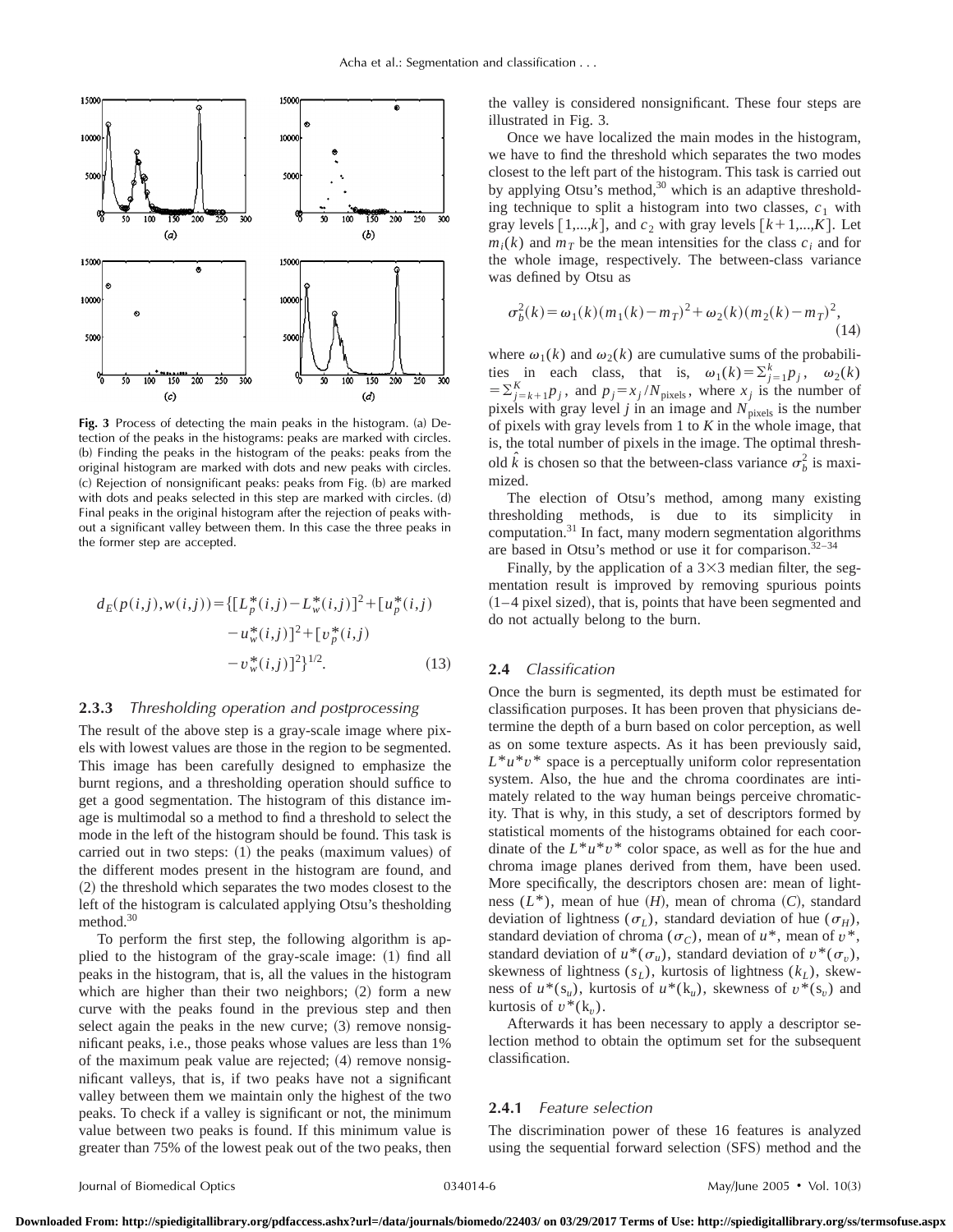

Fig. 5 Evolution of the classification error for SFS method ( $\bullet$ ) and SBS method  $( \bigcap$ 

sequential backward selection  $(SBS)$  method<sup>35,36</sup> via the Fuzzy-ARTMAP neural network which is detailed in the following subsection.

SFS is a bottom-up search procedure where one feature at a time is added to the current feature set. At each stage, the feature to be included in the feature set is selected among the remaining available features which have not been added to the feature set. So the new enlarged feature set yields a minimum classification error comparing to adding any single feature. The algorithm stops when adding a new feature yields an increase of the classification error. The SBS is the top-down counterpart of the SFS method. It starts from the complete set of features and, at each stage, the feature which shows the least discriminatory power is discarded. The algorithm stops when removing another feature implies an increase of the classification error.

To apply these two methods,  $50\,49\times49$  pixel images for each burn appearance have been used (see Fig. 4). As there are five appearances, in all we have  $250$  49 $\times$ 49 pixel images.\* One photograph has been taken per burn wound. In general, we selected only one  $49\times49$  pixel image per photograph, unless there were different appearances in the same wound. In this case, one  $49\times49$  image per appearance was selected.

The selection performance is evaluated by fivefold cross validation  $(XVAL)$ .<sup>15</sup> In this sense, the disadvantage of sensitivity to the order of presentation of the training set, that the SBS and SFS methods present, $35$  is diminished. To perform the XVAL method the 50 images per burn appearance are split into five disjoint subsets. Four of these subsets (that is,  $40$ images per appearance) serve as a training set for the neural network, while the other one (ten images) is used as validation set. Then, the procedure is repeated interchanging the validation subset with one of the training subsets, and so on

till the five subsets have been used as validation sets. The final classification error is calculated as the mean of the errors for each XVAL run.

In Fig. 5 the evolution of the classification error is presented for both selection methods. It can be observed that both curves coincide at the beginning and at the end, but then they separate obtaining a minimum classification error with seven or eight descriptors  $(2%$  error) for the SFS method, and six descriptors  $(1.6\%$  error) for the SBS method. In fact, this minimum error is again reached with 12 descriptors, although it is reasonable to choose the set of six, because it will imply less complexity in the neural network and shorter processing time. The six descriptors provided by SBS method were chosen as the best feature set: lightness, hue, standard deviation of the hue component, *u*\* chrominance component, standard deviation of the *v*\* component, and skewness of lightness.

#### **2.4.2** Fuzzy-ARTMAP neural network

The classifier used is a Fuzzy-ARTMAP neural network. This type of network is based on the Adaptive Resonance Theory developed by Grossberg and Carpenter. Fuzzy-ARTMAP is a supervised learning classification architecture for analogvalue input pairs of patterns.<sup>37</sup> The reasons for this choice are that Fuzzy-ARTMAP offers the advantages of well-understood theoretical properties, an efficient implementation, clustering properties that are consistent with human perception, and a very fast convergence. It has also a track record of successful use in industrial and medical applications.<sup>38</sup> Other strongpoints of this type of neural network are the small number of design parameters (the vigilance parameter,  $\rho_a \in [0,1]$ , and the selection parameter,  $\alpha$  >0), and that the architecture and initial values are always the same, independent of the application.

When the input parameters are the features selected by the SBS method above, the network classifies the burn depth of the segmented region into five types: the first and the second belonging to superficial dermal depth, the third to deep dermal, and the fourth and fifth to full thickness. So, the network has six neurons in the input layer and five neurons in the output layer. In the Fuzzy-ARTMAP neural network the architecture is dynamic, so the number of neurons in the hidden layer is fixed during the training and according with the vigilance parameter.

# **3 Experimental Results**

The images used to test the burn CAD tool were 62 digital photographs taken by physicians following the acquisition protocol. All the images were diagnosed by a group of plastic surgeons, affiliated with the burn unit of the Virgen del Rocio Hospital, from Seville (Spain). The assessments were validated one week later, as is the common practice when handling burnt patients. The images were  $1536\times1024$  pixels and they were stored as JPEG (high quality) files.

The computer used was a Pentium IV, 1.7 GHz and 256 MB of random access memory. The average run time was 4 min for an image and the programming tool was MATLAB 6.1 (The Mathworks Inc., Natick, Massachusetts).

 $*$ The 250 49 $\times$ 49 pixel images are small images showing each one only one burn appearance (no healthy skin or background). Each  $49\times49$  pixel image has been validated by two physicians as belonging to a particular depth. Therefore, these 250 images form a database used only for the feature selection step.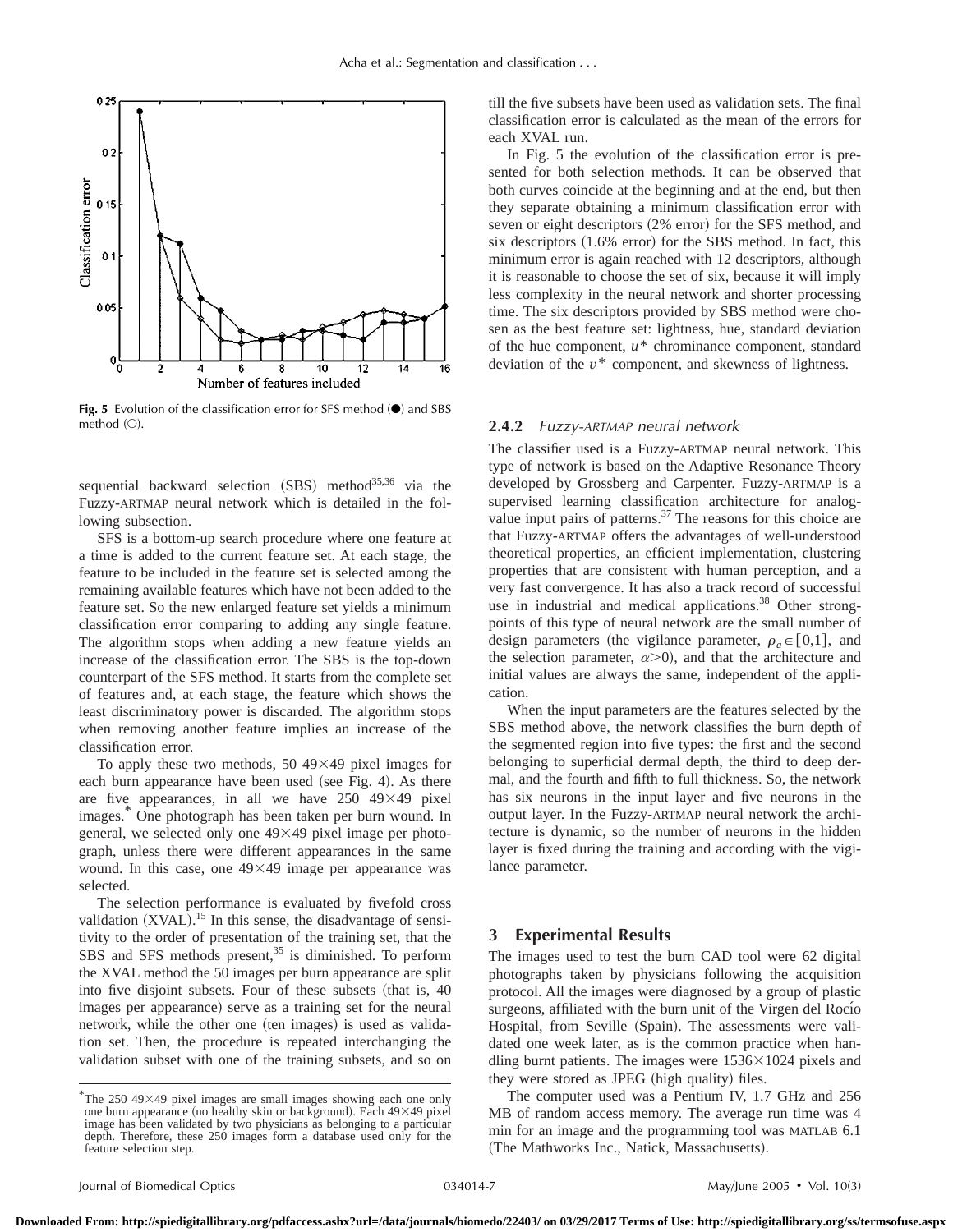**Table 1** Quantification of segmentation results (PPV: positive predictive value; S: sensitivity).

| Image    | PPV    | S      | Image    | <b>PPV</b> | S      |
|----------|--------|--------|----------|------------|--------|
| Image 1  | 0,9309 | 0,8093 | lmage 19 | 0,8303     | 0,9280 |
| Image 2  | 0,9314 | 0,6969 | lmage 20 | 0,9627     | 0,9005 |
| Image 3  | 0,9391 | 0,8684 | lmage 21 | 0,9196     | 0,7418 |
| Image 4  | 0,9302 | 0,8324 | lmage 22 | 0,8752     | 0,7789 |
| Image 5  | 0,9614 | 0,9015 | lmage 23 | 0,9559     | 0,9725 |
| lmage 6  | 0,9741 | 0,8853 | lmage 24 | 0,8622     | 0,9107 |
| Image 7  | 0,8807 | 0,7297 | Image 25 | 0,9082     | 0,9069 |
| lmage 8  | 0,8984 | 0,8108 | lmage 26 | 0,9646     | 0,7989 |
| Image 9  | 0,9618 | 0,7772 | lmage 27 | 0,9320     | 0,9364 |
| Image 10 | 0,9737 | 0,8206 | lmage 28 | 0,8711     | 0,8457 |
| Image 11 | 0,7928 | 0,8190 | lmage 29 | 0,9569     | 0,9482 |
| Image 12 | 0,9624 | 0,7452 | lmage 30 | 0,9571     | 0,8814 |
| Image 13 | 0,9806 | 0,7248 | lmage 31 | 0,9134     | 0,8318 |
| Image 14 | 0,9424 | 0,7820 | lmage 32 | 0,9327     | 0,8698 |
| Image 15 | 0,9384 | 0,8457 | lmage 33 | 0,6990     | 0,7588 |
| Image 16 | 0,8327 | 0,8066 | lmage 34 | 0,9192     | 0,5174 |
| Image 17 | 0,6420 | 0,8539 | lmage 35 | 0,7701     | 0,8530 |
| lmage 18 | 0,8788 | 0,9646 | Average  | 0,9023     | 0,8301 |

## **3.1** Segmentation Results

The segmentation algorithm proposed in this paper was tested with 35 out of the 62 images of the database. These 35 images were manually segmented by five physicians.

The reason of using 35 photographs instead of 62 is that, although the protocol says that it should appear as healthy and burnt skin, very often the extension of the burn wound is so large that there is only burnt skin in the image. Therefore, in these cases it is not meaningful to compare the segmentation results performed by the physicians and by the algorithm.

The segmentation gold standard was obtained by applying the voting method to the regions segmented by the five specialists. In other words, one pixel was considered to belong to the segmented region in the gold standard if most of the physicians had considered it in this way.

Once a gold standard was obtained, two parameters were calculated to measure the performances of the segmentation algorithm. The first parameter was the *positive predictive value* (PPV), which measures the ratio between the number of pixels segmented by the algorithm which fit the segmentation gold standard and the total amount of pixels segmented. The second parameter is called *sensitivity* (S), and it is the ratio between the number of pixels segmented by the algorithm which fit the segmentation gold standard and the total amount of pixels in the segmentation gold standard. Intuitively it can be seen that the first parameter measures the over segmentation, which would be null if PPV were 1. Likewise, *S* measures the under segmentation. In Table 1 the results for the 35 images are presented. As is shown in this table, almost all the photographs are properly segmented. It must be emphasized that, although the sensitivity tends to be only around 0.8, this is because doctors tend to over segment the burnt region. Therefore, this should not be interpreted as a poor performance of the algorithm.

Figures 6–8 show the segmentation results for some images of the three types of depth. Figures (a) represent original images and Figs. (b) represent the segmented ones. In the segmented images we have marked with yellow color the segmented region. In all the cases, the burn wound was segmented correctly from the normal skin.

# **3.2** Classification Results

To test the classification part we employed the 62 images of the database used for validation (different from the one used for training). The neural network was trained with the 250  $49\times49$  pixel images previously cited. The training was performed with  $\rho_a=1$  and  $\alpha=0.001$ . At the end of the training the weights were fixed for the subsequent classification test. For this test the six features were extracted from the segmented part of the 62 images. Classification results are summarized in Table 2. We have used 22 images with superficial dermal burns, 18 with deep dermal burns, and 22 with fullthickness burns. The average success percentage was 82.26%. All superficial dermal burns misclassified were classified by the network as deep dermal ones. All deep dermal burns were misclassified as superficial dermal ones. And, in the case of misclassified full-thickness burns, 80% of them were classified as superficial dermal and 20% as deep dermal.

# **4 Discussion and Conclusions**

The classification of burn depths based on visual inspection is a difficult task, which needs a lot of training. That is why in burn related literature there is a constant search for objective methods to determine the depth of a burn. A prototype of one invasive technique is the acquisition of biopsies and their histological study for the burn depth diagnosis.<sup>39</sup> This technique, although it can be considered as "gold standard," is not exempt from problems related to loss of dermis in the burn, to the existence of considerable variability depending on where the biopsy was acquired, and to the fact that this technique is a snapshot view of the lesion, apart from the residual scars provoked by the biopsy acquisition. These inconveniences have directed efforts towards the design of noninvasive procedures. Some noninvasive techniques analyze the perfusion of the burn wound based on the fact that tissue damage is inversely proportional to the vascularization after the lesion. $40-42$  Nevertheless, in these procedures it is necessary to supply a vital colorant to the patient by intravenous method and it is essential to have an emergency system. Other experimental techniques analyze the changes in optical properties of the skin related to the changes of its vascularization,<sup>43</sup> although their application environment is, for the moment, exclusively experimental. In another type of approximation to the problem being studied, the remission-optical measurement exploits the different spectral backscattering effects of burned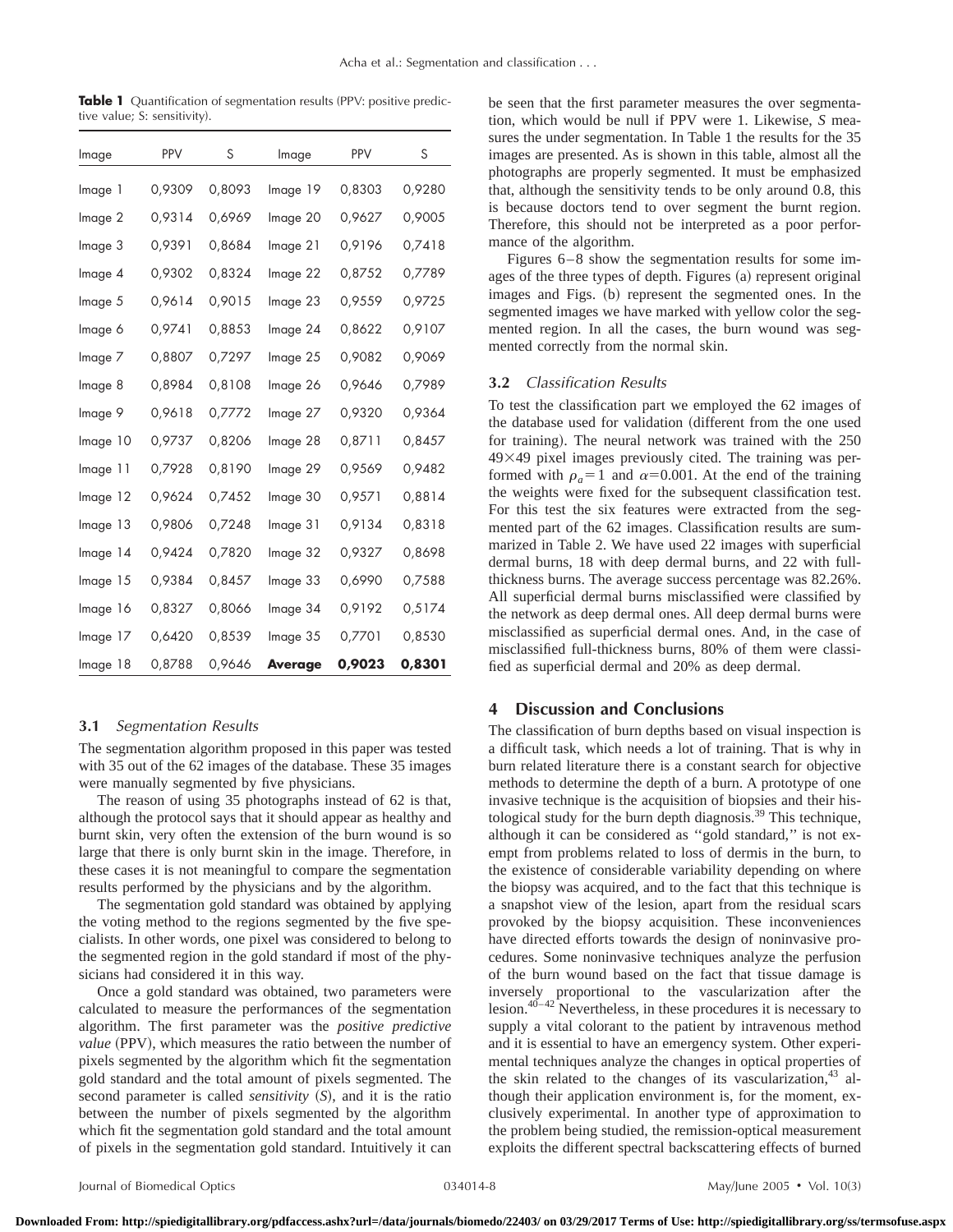

**Fig. 6** Segmentation result for a superficial dermal burn. (a) Original image where the selection made by the user is shown with an arrow. (b) Segmented image.



**Fig. 7** Segmentation result for a deep dermal burn. (a) Original image where the selection made by the user is shown with an arrow. (b) Segmented image.



**Fig. 8** Segmentation result for a full thickness burn. (a) Original image, which has both superficial dermal burn (the red part) and full-thickness burn (the creamy part). (b) Segmented image. In this case the user has made the selection in the creamy part in order that the algorithm segments all the full-thickness part of the burn. It segments correctly all the full-thickness parts of the image regarding what physicians said.

Journal of Biomedical Optics **034014-9** 034014-9 May/June 2005 • Vol. 10(3)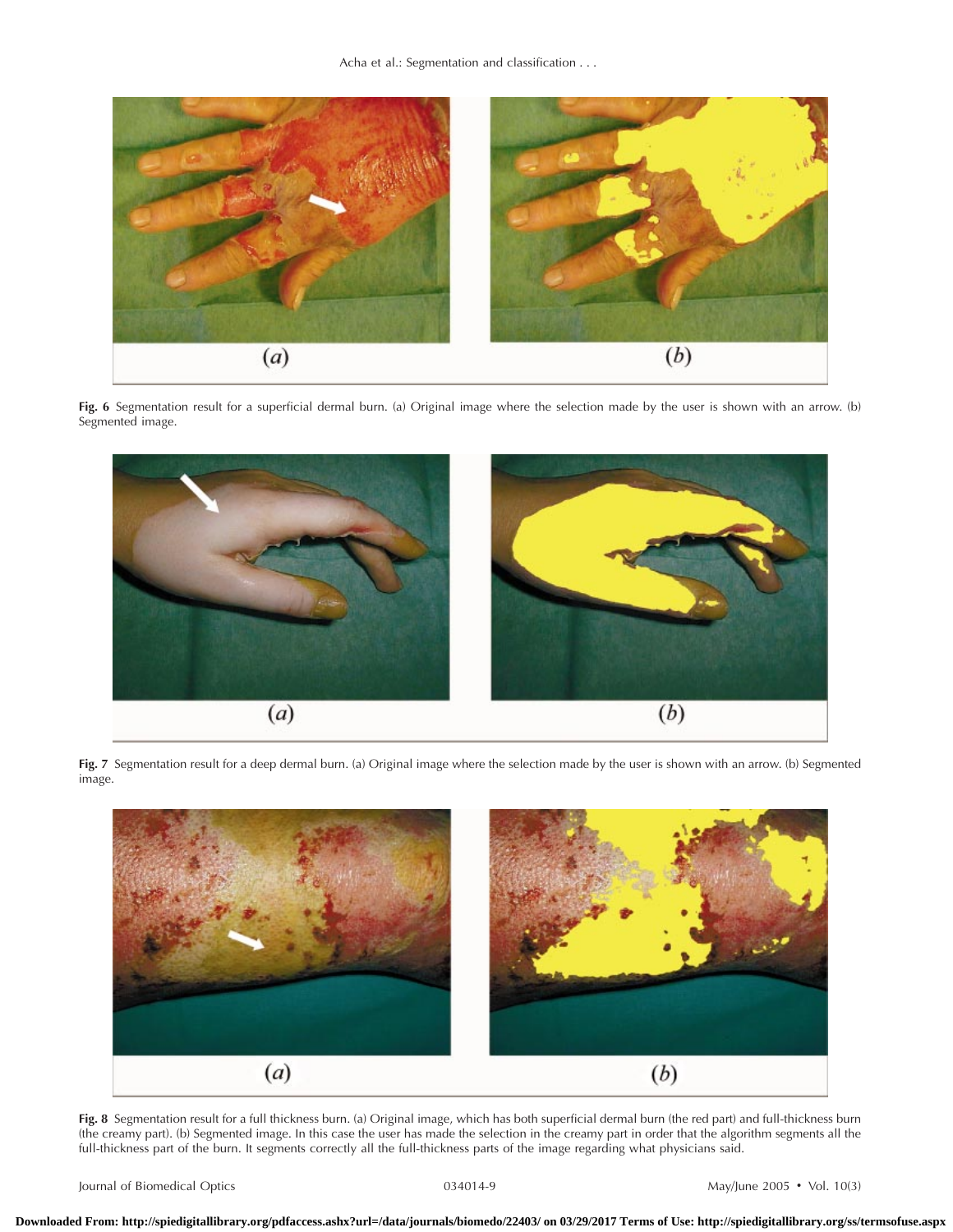**Table 2** Classification results.

| Burn depth         | <b>Success</b><br>percentage |
|--------------------|------------------------------|
| Superficial dermal | 86.36%                       |
| Deep dermal        | 83.33%                       |
| Full thickness     | 77.27%                       |
| <b>Average</b>     | 82.26%                       |

skin at different burn degrees,<sup>44</sup> although again having an acquisition method and an image processing system are necessary and the majority of the emergency unities do not have them.

In this paper, we present an objective way of determining burn depth without the problems of invasive techniques and without the requirement of specialized acquisition equipments. The great advantage of this system is its facility of implementation in any local medical center, where there is a lack of experts and sophisticated equipments. The only resources that it needs are a digital photographic camera and a computer. Furthermore, this system does not demand users trained in this technique or in burn diagnosis, achieving a success rate of 82.26% in classifying the depths of the burns, which is comparable with experts' assessment. Since there are no experts in burn treatment, but general practitioners, in an emergency unit, this rate will diminish unnecessary displacements and mistreatments.

The system starts with a segmentation step, where the aim is to isolate the burn wound from the rest of the scene (healthy skin and background). It is important to note, that the user has to select with the mouse a small selection box of the region (color) to be segmented. It is not possible to solve the problem without the help of the user due to the overlapping existing among different healthy skin colors and different burn depth colors. Although it is difficult for a nonexpert to assess the depth of the burn, it is not difficult to know which part of the skin is burnt or not.

Once the burn is isolated, we extract from it six color and texture descriptors that will be the inputs to the classifier. The six descriptors are the inputs to a Fuzzy-ARTMAP artificial neural network which classified them as one of the possible depths a burn can present. We tested 62 photographs, yielding a classification average success percentage of 82.26%. The 55% of the total number of misclassifications were considered as superficial dermal types while they actually were deep dermal ones, or vice versa. In general, this is also common among physicians; actually some burns are diagnosed as ''intermediate depth,'' when they are neither clearly superficial dermal nor deep dermal.

As this work is in a research stage, the programming has been done in MATLAB. In order to reduce the computational time, it will be implemented in C programming language. As with MATLAB the computational time has been short, it is expected to have a negligible computational cost when using C language.

## Acknowledgments

The authors thank Dr. Gómez-Cía, Dr. Torre, and the burn unit of Virgen del Rocío Hospital, Seville (Spain) for providing us with the burn wound photographs and their medical advice, and the CICYT Spain (Project No. TIC-2002-01401) and the Junta de Andalucía for financial support.

## References

- 1. J. A. Clarke, *A Colour Atlas of Burn Injuries*, Chapman & Hall Medical, London  $(1992)$ .
- 2. C. Serrano, L. Roa, and B. Acha, ''Evaluation of a telemedicine platform in a burn unit,'' in *Proc. IEEE Int. Conf. on Information Technology Applications in Biomedicine*, 121-126 (1998).
- 3. L. Roa, T. Gómez-Cía, B. Acha, and C. Serrano, "Digital imaging in remote diagnosis of burns," *Burns* 25(7), 617–624 (1999).
- 4. W. P. Berriss and S. J. Sangwine, ''Automatic quantitative analysis of healing skin wounds using colour digital image processing,'' available: http://www.smtl.co.uk/World-Wide-Wounds/1997/july/Berris/ Berris.html#perednia1 (1997).
- 5. M. Herbin, F. X. Bon, A. Venot, F. Jeanlouis, M. L. Dubertret, L. Dubertret, and G. Strauch, ''Assessment of healing kinetics through true color image processing," IEEE Trans. Med. Imaging 12(1), 39-43 (1993).
- 6. F. X. Bon, E. Briand, S. Guichard, B. Couturaud, M. Revol, J. M. Servant, and L. Dubertret, ''Quantitative and kinetic evolution of wound healing through image analysis,'' *IEEE Trans. Med. Imaging* **19**(7), 767–772 (2000).
- 7. G. L. Hansen, E. M. Sparrow, J. Y. Kokate, K. J. Leland, and P. A. Iaizzo, ''Wound status evaluation using color image processing,'' *IEEE Trans. Med. Imaging* **16**(1), 78-86 (1997).
- 8. M. Burns, J. Enderle, E. Rosow, and Q. Zhu, ''Development of a wound assessment system for quantitative chronic wound monitoring,'' *Proc. IEEE 28th Annual Northeast Bioengineering Conf*, Philadelphia, PA, pp. 7-8 (2002).
- 9. J. R. Mekkes and W. Westerhof, ''Image processing in the study of wound healing," *Clin. Dermatol.* **13**(4), 401-407 (1995).
- 10. R. A. Fiorini, M. Crivellini, G. Codagnone, G. F. Dacquino, G. Libertini, and A. Morresi, ''DELM image processing for skin-melanoma early diagnosis," Proc. SPIE 3164, 359-370 (1997).
- 11. J. P. Thira and B. Macq, ''Morphological feature extraction for the classification of digital images of cancerous tissues,'' *IEEE Trans. Biomed. Eng.* 43(10), 1011–1020 (1996).
- 12. G. A. Hance, S. E. Umbaugh, R. H. Moss, and W. V. Stoecker, ''Unsupervised color image segmentation with application to skin tumor borders," IEEE Eng. Med. Biol. Mag. 15(1), 104-111 (1996).
- 13. Z. Zhang, W. V. Stoecker, and R. H. Moss, ''Border detection on digitized skin tumor images," IEEE Trans. Med. Imaging 19(11), 1128-1143 (2000).
- 14. D. H. Chung and G. Sapiro, ''Segmenting skin lesions with partialdifferential-equations-based image processing algorithms,'' *IEEE Trans. Med. Imaging* 19(7), 763–767 (2000).
- 15. H. Ganster, A. Pinz, R. Röhrer, E. Wilding, M. Binder, and H. Kittler, ''Automated melanoma recognition,'' *IEEE Trans. Med. Imaging* **20**(3), 233–239 (2001).
- 16. F. J. Wyllie and A. B. Sutherland, ''Measurement of surface temperature as an aid to the diagnosis of burn depth," *Burns*  $17(2)$ ,  $123-127$  $(1991).$
- 17. R. P. Cole, S. G. Jones, and P. G. Shakespeare, ''Thermographic assessment of hand burns," *Burns* **16**(1), 60–63 (1990).
- 18. R. E. Barsley, M. H. West, and J. A. Fair, ''Forensic photography: ultraviolet imaging of wounds on skin,'' *Am. J. Forensic Med. Pathol.* **11**(4), 300–308 (1990).
- 19. J. E. Bennett and R. O. Kingman, ''Evaluation of burn depth by the use of radioactive isotopes—an experimental study,'' *Plast. Reconstr. Surg.*, 20(4), 261-272 (1957).
- 20. Z. B. M. Niazi, T. J. H. Essex, R. Papini, D. Scott, N. R. McLean, and J. M. Black, ''New laser doppler scanner, a valuable adjunct in burn depth assessment," *Burns* **19**<sup> $(6)$ </sup>, 485–489 (1993).
- 21. M. A. Afromowitz, G. S. Van Liew, and D. M. Heimbach, ''Clinical evaluation of burn injuries using an optical reflectance technique,'' *IEEE Trans. Biomed. Eng.* 34(2), 114–127 (1987).
- 22. M. A. Afromowitz, J. B. Callis, D. M. Heimbach, L. A. DeSoto, and M. K. Norton, ''Multispectral imaging of burn wounds: A new clini-